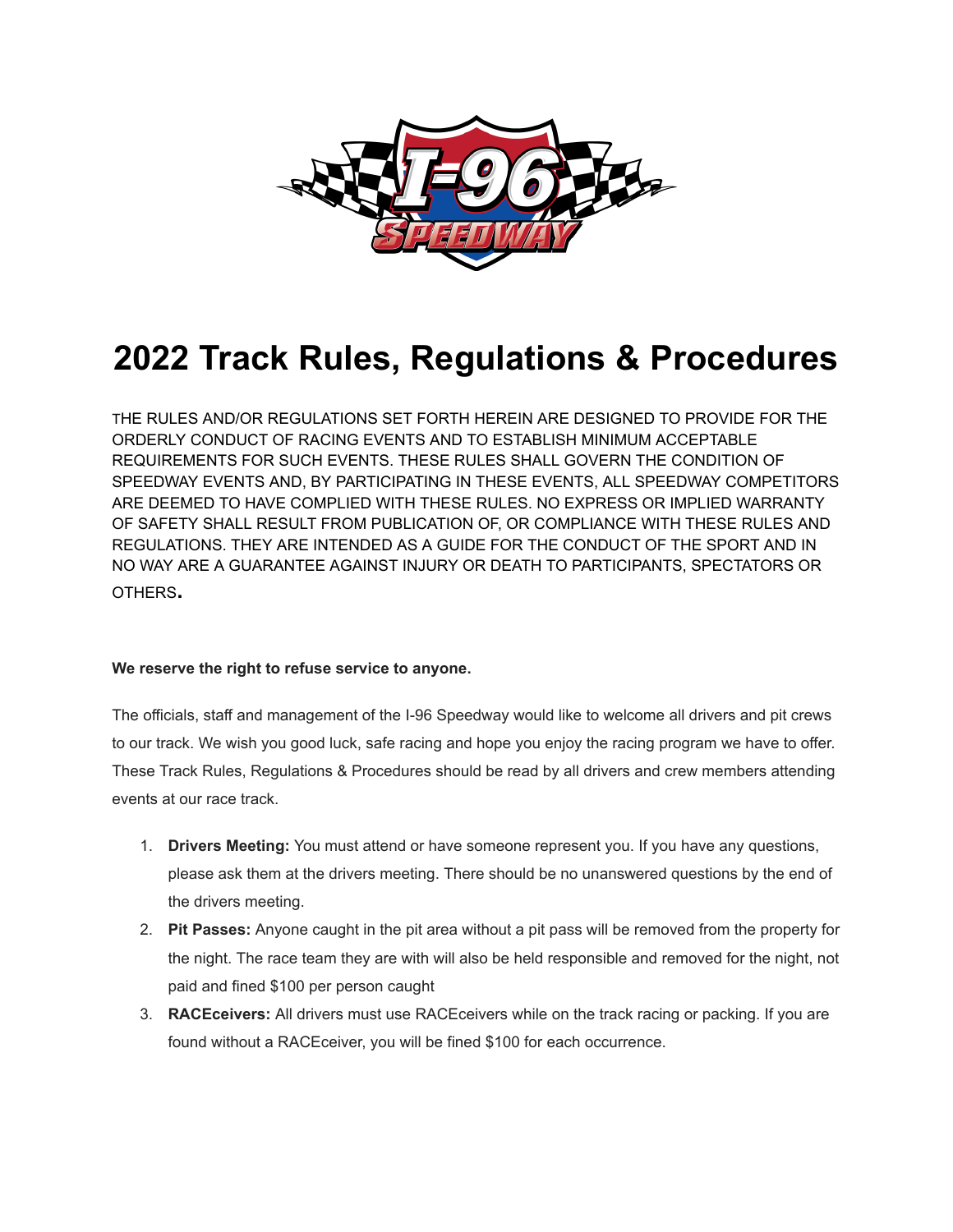- 4. **Pill Draw/Driver Check-In:** All drivers must check in before posted draw cut off time. Any driver arriving later than stated times will have to start at the tail of their heat race. NO EXCEPTIONS. Either driver and/or car must be present at time of check-in.
- 5. **Drugs or Alcoholic Beverages:** NO drugs or alcohol will be allowed in the pits before or during the races. If caught, you will be ejected for the night. If you or any of your pit crew members choose to purchase any alcoholic beverages from the beer booth, you will not be allowed back into the pits until the race night is completed.
- 6. **Pit Area Safety:** NO SPEEDING coming off the track or in the pits. SPEED LIMIT IS IDLE SPEED. If a car is caught speeding, you will be fined \$100. It is highly recommended that every competitor always has a fire extinguisher in good working condition inside of their race car hauler during an event.
- 7. **Wheel Packing:** All cars in the class specified during the drivers meeting are required to pack the track. If you do not pack the track, you will start last all night unless the head flagman is made aware of your inability to do so. Please pay close attention and follow the flagman and infield directions when packing the track. Leaving the track before you are flagged off the track will result in starting scratch in your heat as well as the main event. Refusing to wheel pack for any reason (besides mechanical failure) will result in starting last in your heat as well as the main event and points will not be rewarded to any driver that refuses to wheel pack. To begin racing on time, we ask that you be ready to wheel pack as the driver's meeting is over. You will have 10 minutes after the driver's meeting to begin wheel packing. Failure to be to wheel pack on time will result in you starting last for your heat race.
- 8. **Staging Area:** All cars stage in designated area prior to racing, once the track officials make the first call. If you do not stage on time, you will start at the tail. Please enter the track in order.
- 9. **Starts, Restarts, Scoring & Finishes:** No hot lapping before a race. Anyone hot lapping before racing will be sent to the tail for the start. Races start in turn 4 at the start cone. The front two cars will be side by side at that cone. When the front row gets to the cone, they will fire together and the race will begin. Anyone jumping an original start will be penalized in this manner: The yellow flag will wave and the offender will be docked 2 positions per car jumped, the remainder of the field will be criss-crossed and the race will begin again. If someone jumps twice, they will be sent to the tail. All restarts in all races will be Delaware double file with the leader out front, the second-place driver choosing inside or outside, the third-place driver going opposite, the fourth-place driver always going inside and the remainder of the field double filing in that order. If a driver jumps a Delaware restart, that driver will be penalized two positions per car jumped at the next yellow or at the end of the race, whichever comes next. If a driver jumps a Delaware restart twice, he/she will be sent to the tail. When attempting a double file restart after a yellow if we do not complete a lap, we will go single file. Should another yellow come out once we complete a lap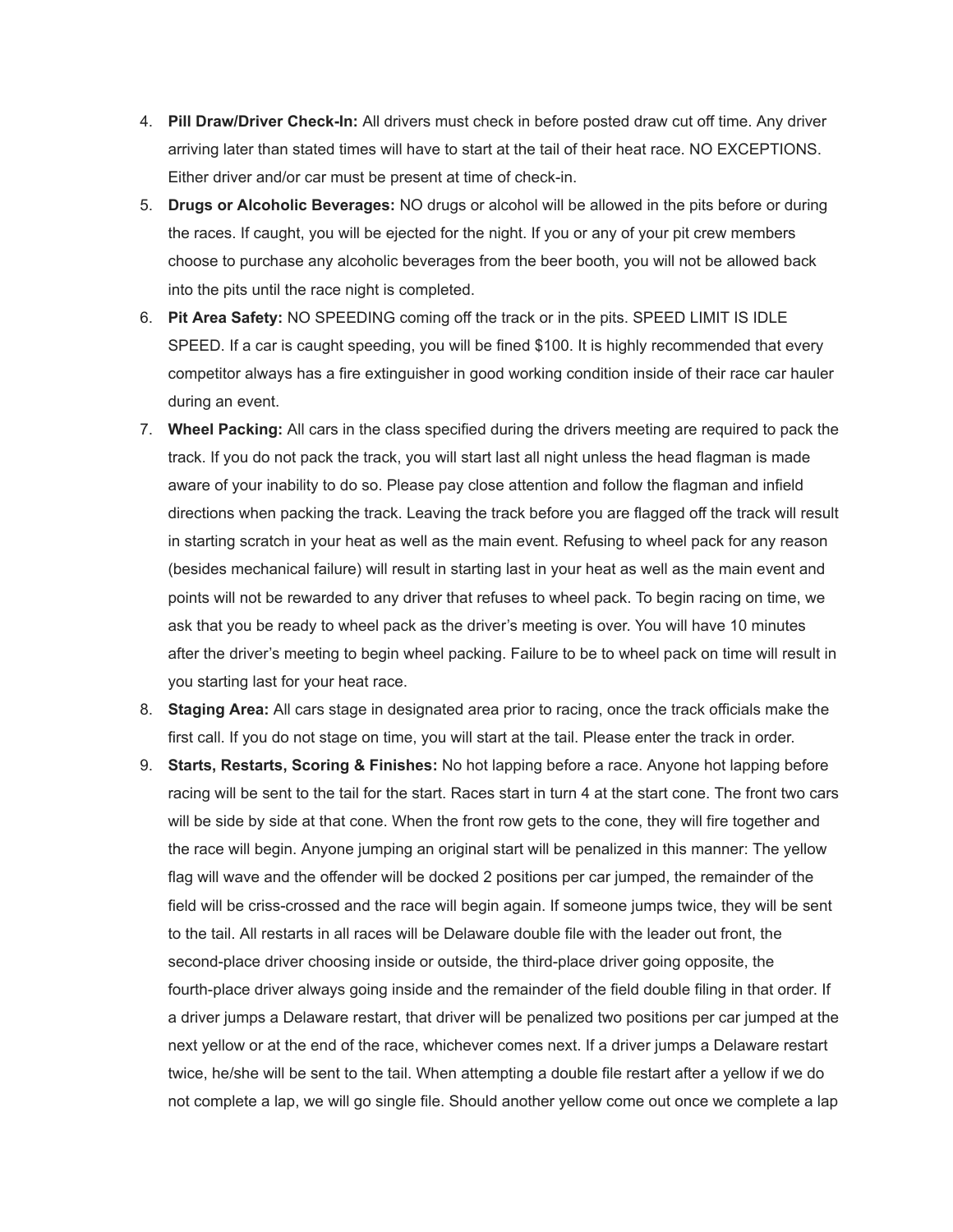after a yellow, we will go double file. If that lap isn't completed, we will go single again until a complete lap is done and so on. Cars involved in a wreck go to the back if deemed the caution cars by the race director. Cars spinning to avoid the wreck, will not be considered involved and will retain their original position. If two cars have inadvertent close contact and one car spins, the spun car will go to the back. If a car spins on its own it goes to the tail. Once 51% of the field crosses the start/finish line that lap is officially scored as complete. The only time that does not apply is on the checkered flag lap. Once the leader takes the checkered in any race, that race is official. All races will finish under the checkered flag. If the white flag is displayed and then a caution comes out, the race will be green & white then checkered 1 lap finish.

- 10. **Heat Races**: Any driver causing (1) yellow flags will be asked to leave the track.
- 11. **Main Events:** Any driver causing (2) yellow flags in the main event will be asked to leave the track. This applies to all classes. If a car leaves the racing surface during a race, becomes lapped and then re-enters the race, driver will be scored laps down until a yellow flag is displayed. At that time. The car will be sent to the back of the line-up and will receive (1) lap back and will restart in the back of the line-up for each yellow flag until all laps down are made up. One "lucky dog" will be awarded to all lapped cars per yellow. If a red flag is displayed, the race will stop and laps will be run to the checkered flag. There will be time limits for each main event (one minute per lap of each race. For example, if the feature is schedule for 20 laps, the time limit will be 20 minutes. Once the time limit expires, the next caution will end the race).
- 12. **Black Flag**: If you are black-flagged for any reason, you must leave the racing surface immediately. Stopping to argue with the flagman or official will result in a \$100 fine and each lap taken after will be an additional \$100. The black flag will be given to any car for extreme rough driving or to any car deemed unsafe to race. If a crew chief wants his car black flagged off the track, driver must go to the pit stand to report this. If you are black-flagged for rough driving, you must leave the track and all participants involved will retain their position.
- 13. **Red Flag:** Means STOP, there is a car and/or driver in danger.
	- a. Under a red flag, you may work on your car only if told by a track official that it is an open red. If not told it is an open red, please do not go out onto the track to work on your car. You must re- enter the track when told to do so.
	- b. If you change a tire you must go to the back at the restart.
- 14. **Yellow Flag:** Please get single file immediately when a yellow flag is displayed. Under yellow in main events, drivers will have two (2) laps to rejoin the race under green after stopping in the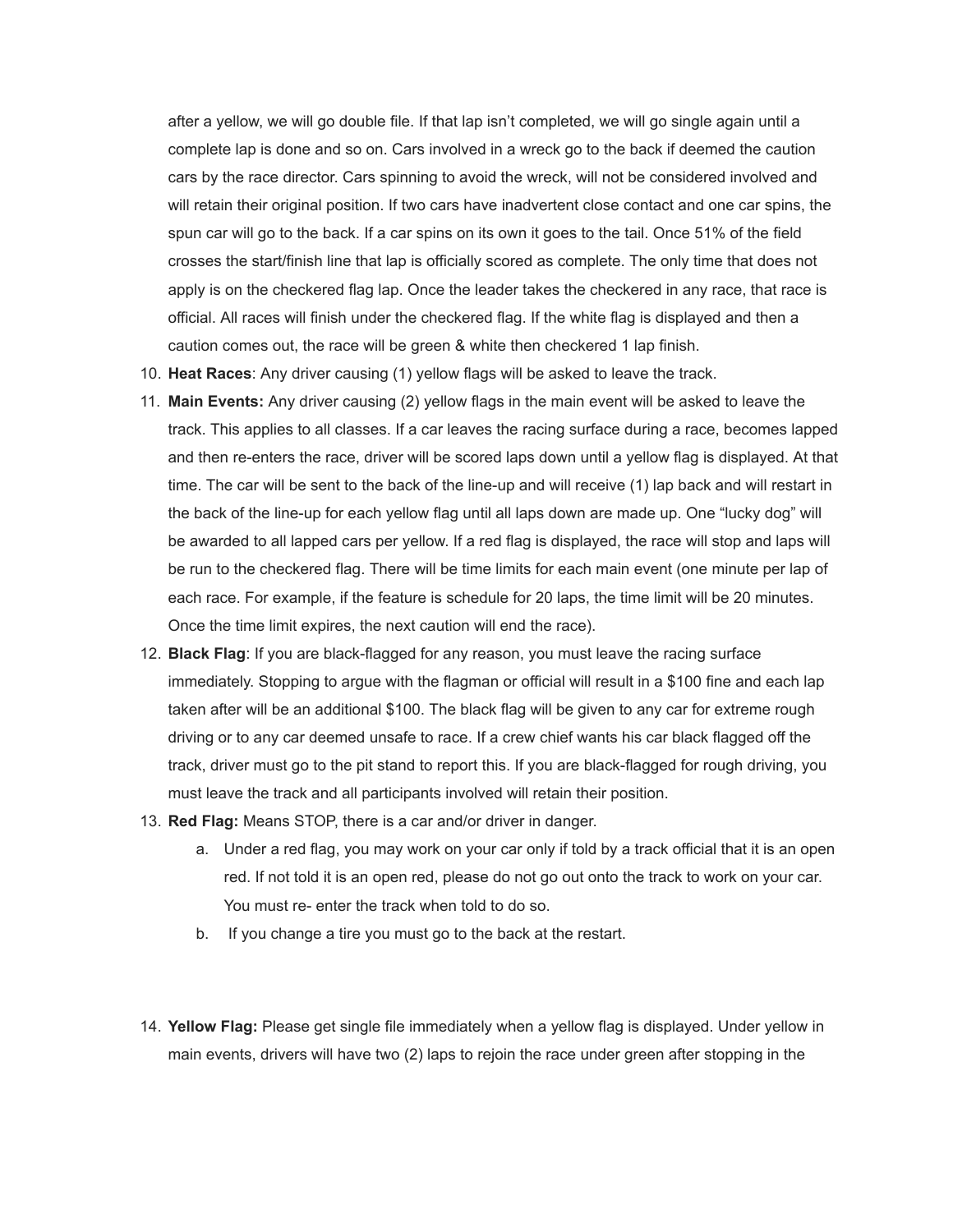designated work area. After two laps, if track is ready, we will go green. If you speed into or out of the work area, you will be disqualified.

- 15. **Designated Work Area:** All work performed during a race must be done in the designated work area. Work may not be performed in the pit area during the race competed in. If the first lap is not completed on the initial lap, you can fix your car. If you can get back on the track before the race starts, you will be allowed to tag the back (just like a yellow).
- 16. **Protests:** All protests must be in writing, signed by the driver(s) protesting. Fee of \$100 per driver must accompany the written protest when turned into the Pit Stewart, not the tech. This must be done immediately (within 5 minutes) after the checkered flag. Only the top 5 finishers may be protested, and only one item per protest. If car is found to be illegal, protester gets \$50 back, the other \$50 goes to the tech official. If car is legal, that driver gets \$50, the other goes to the tech official.
- 17. **Rough Driving:** Rough driving will not be tolerated. You will be disqualified if you choose to run into someone under caution or after a checkered flag. Rough driving under green will also not be tolerated and drivers will be sent to the tail, or black flagged, fined and/or suspended for anything deemed unsportsmanlike.
- 18. **Unsportsmanlike Conduct:** Poor sportsmanship of any kind will not be tolerated. This includes going to another driver's pit area after an incident on the track. Penalties or disqualification will result if you go into another pit area or cause any problems. Drivers will be held responsible for the conduct of pit crew, friends and family members. You will not abuse any other track official, or you will be ejected for the night and fined \$100.
- 19. **Track Officials/Tower:** Any situation arising that concerns a track official should results in the affected driver seeing the General Manager. You, your pit crew, or family members are not allowed in the scoring tower ever unless requested by the General Manager or head scorer. If you have questions, please wait until after the races to speak with any officials. A \$100 fine will be assessed to the person or affiliated driver abusing this.
- **20. Rainout/Cancellation Policy:**

**Grandstands Rain Out Policy** - No cash refunds. Keep your receipt (not your wristband). When half of the scheduled races are complete, no rain check will be issued.If a race night is cancelled before half of the scheduled races are complete, your receipt (not wristband) will act as your rain check. Your rain check receipt will be good for admission to one of the next two scheduled races (not both) for equal or lesser value admission.our rain check receipt must be used at one time to redeem rain check admission. In the event the next week's admission is higher, you will pay the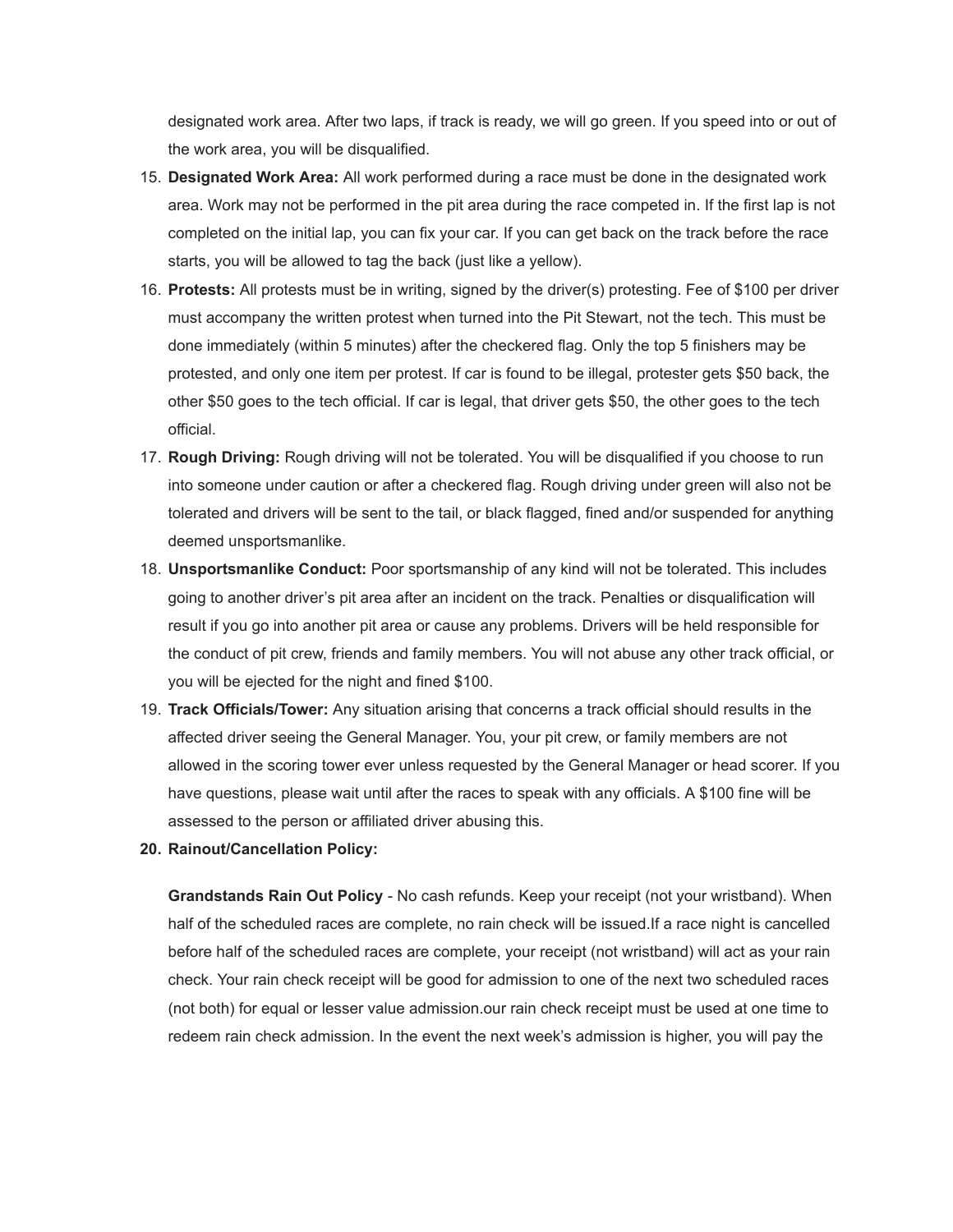difference when redeeming a rain check. Check www.i96speedway.com for any re-scheduling of events that were rained out.

**Pits Rain Out Policy** - No cash refunds. (Exception is a traveling series that will not be rescheduled) Keep your pit wristband. If a race night is cancelled before half of the scheduled races are complete, your pit wristband will act as your rain check. Your rain check pit wristband will be good for admission to one of the next two scheduled races (not both) for equal or lesser value admission.In the event the next week's admission is higher, you will pay the difference when redeeming a rain check. Check www.i96speedway.com for any re-scheduling of events that were rained out.

- 21. **Driver and/or Car Change:** must be reported to the head scorer prior to that race. Driver must start scratch if qualified to race. If not reported, driver and car will be disqualified for the evening.
- 22. **Complaints:** are to be directed to your class officials FIRST. If they cannot give you an answer, they will contact a track official for a final decision.
- 23. **Closing Time:** Pits will close one hour after the last race. Winnings not picked up by that time will be returned to the track, so please get to the pay window in a timely manner. Gates will be locked and lights turned out.
- 24. **Push Starts:** A sprint car that gets a second push start will go to the back unless stopped by a track official.
- 25. **Fans:** If it wasn't for the fans, we wouldn't be here. Any driver, crew member, or track employee who is the instigator of abuse on a fan whether it's verbally or physically will be ejected, fired, and fined \$100. NO EXCEPTIONS!
- 26. **ATVs:** The use of ATVs in the pits is a privilege. ATVs are not allowed in the grandstand area UNLESS you are moving a car to show before the races. No speeding (speed limit for ATVs is 5 mph).
- 27. **Safety Equipment:** All competitors must always have acceptable safety equipment installed, worn, adjusted properly and in good working condition. This includes a fire-retardant driver's suit, fire-retardant gloves, neck brace and/or head restraint system, a window net and an SAE-approved helmet. Any item deemed by track officials to be installed incorrectly, too old or worn and/or not in an acceptable condition may cause driver to be disqualified at any time.
- 28. Lineup Procedures:
	- a. **All Classes Excludes UMP Late Models:** First night, all drivers draw for heats. Qualifiers redraw for starting positions. One heat - 5 redraw; two or five heats - 10 redraw; three, four or six heats - 12 redraw.